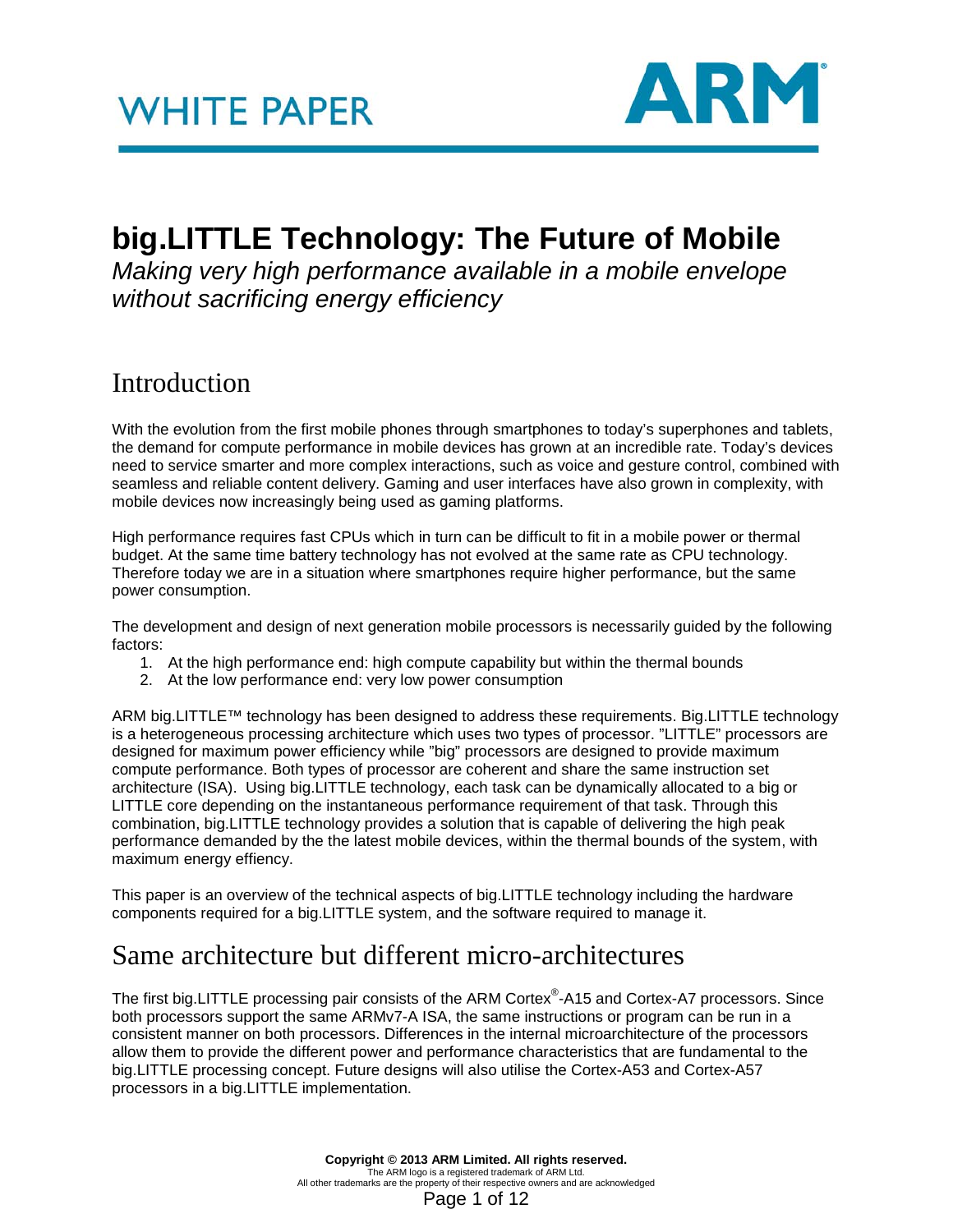



#### **Fig 1: Typical big.LITTLE system**

#### **As an example,**

[Figure 2](#page-1-0) describes the pipeline designs for the Cortex-A15 and Cortex-A7 cores. The Cortex-A15 core is designed to achieve high performance by running more instructions in parallel on a bigger and more complex pipeline. On the other hand, the Cortex-A7 core's pipeline is relatively simple and is designed to be extremely power efficient. The Cortex-A7 core's performance is lower than the Cortex-A15 core's but it is sufficient for most common usage scenarios executed by modern mobile devices. In fact, the Cortex-A7 core's performance is close to Cortex-A9 core, which powers most smartphones today.



<span id="page-1-0"></span>**Figure 2: Cortex-A7 and Cortex-A15 pipeline**

**Copyright © 2013 ARM Limited. All rights reserved.** The ARM logo is a registered trademark of ARM Ltd. All other trademarks are the property of their respective owners and are acknowledged Page 2 of 12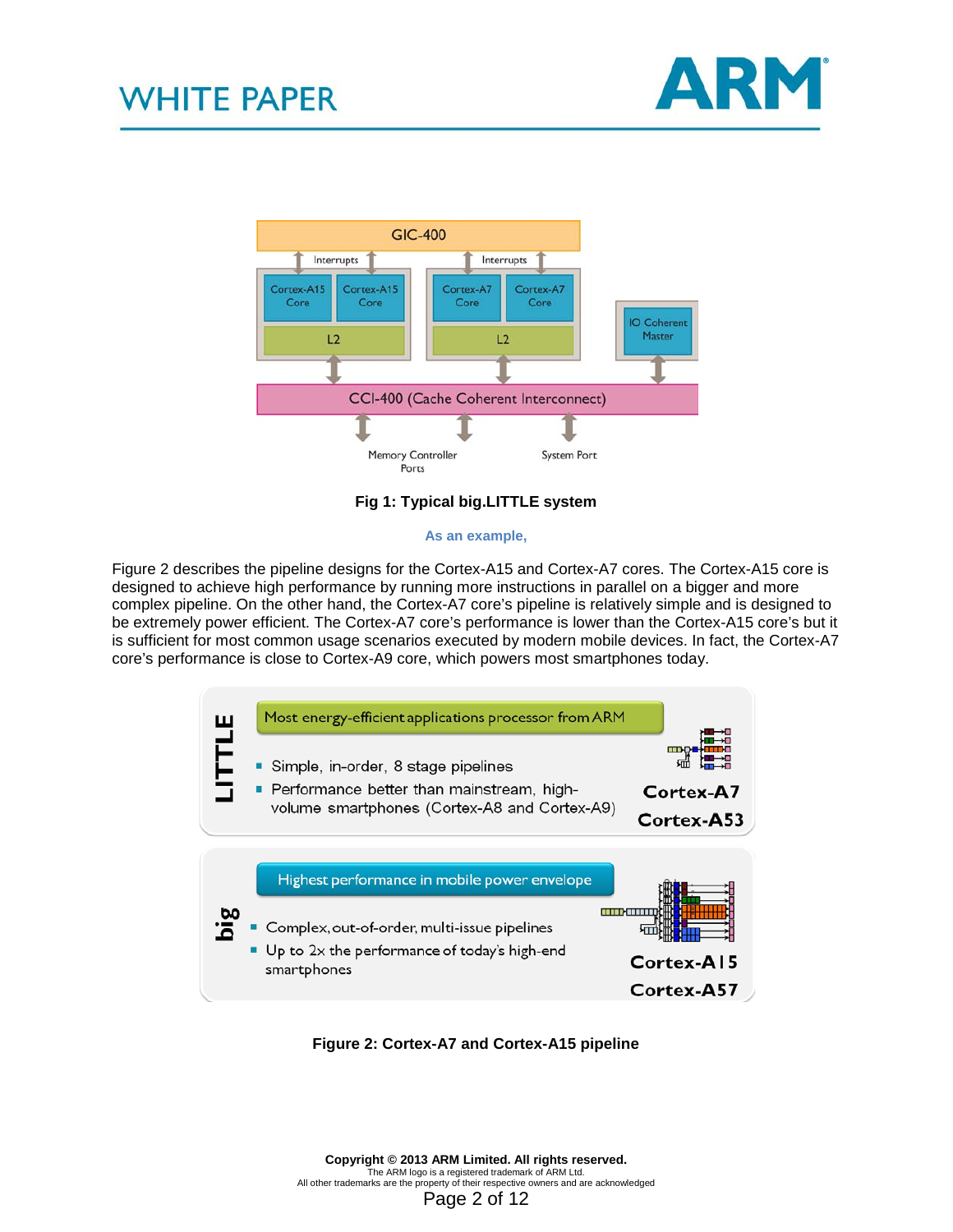

The basic idea of big.LITTLE technology is to dynamically allocate tasks to the right processor according to their instantaneous performance requirement. Different tasks have different and constantly changing performance and power requirements. In a typical system, most tasks can be carried out perfectly adequately by a Cortex-A7 core. However if the performance requirement goes above what can be delivered by Cortex-A7 cores alone, then one or more Cortex-A15 cores can be turned on. Performance hungry tasks can then be migrated to the Cortex-A15 core cluster. This provides great acceleration when it is needed. Thereafter, when the performance requirement reduces, tasks can be re-allocated to the Cortex-A7 cluster and one or more of the Cortex-A15 cores may then be turned off, quickly reducing power consumption.

### Cache Coherency Interface and big.LITTLE Technology

The key ingredient that makes big.LITTLE technology possible is coherency. big.LITTLE software models require transparent and performant transfer of data between big and LITTLE processors. Hardware coherency enables this, transparently to the software. Without hardware coherency, the transfer of data between big and LITTLE cores would always occur through main memory - this would be slow and not power efficient. In addition, it would require complex cache management software, to enable data conherency between big and LITTLE processors

Figure 4 is an example of CPU subsystem consisting of a Cortex-A7 cluster, a Cortex-A15 cluster and a set of system fabric components which enable the seamless data transfer between clusters. This fabric is collectively referred to as a "Cache Coherent Interconnect" – in this case the ARM CoreLink™ CCI-400 interconnect IP. The system is completed by the CoreLink GIC-400, which provides dynamically configurable interrupt distribution to all the cores.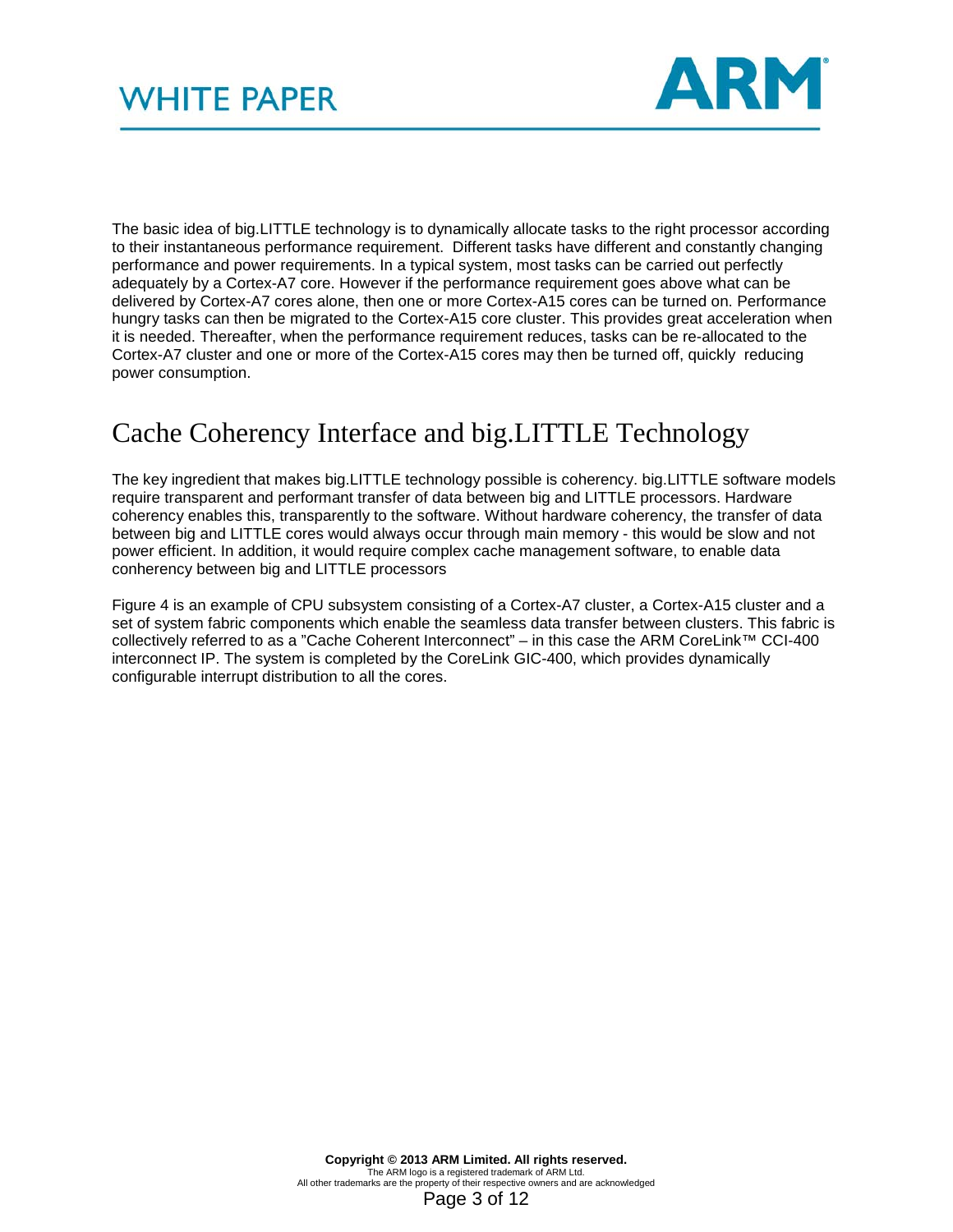



**Figure 3: Cache coherency in a big.LITTLE system**

<span id="page-3-0"></span>As shown in [Figure 3](#page-3-0), the bus interfaces of Cortex-A15 and Cortex-A7 processors make use of the AMBA® AXI Coherency Extensions (ACE) to the widely-used AMBA AXI protocol. This protocol provides for coherent data transfer at the bus level. In the AMBA ACE protocol, three coherency channels are added in addition to the normal five channels of AMBA AXI. As an example, the lower part of [Figure](#page-3-0)  shows the steps in a coherent data read from the Cortex-A7 cluster to the Cortex-A15 cluster. This starts with the Cortex-A7 cluster issuing a Coherent Read Request through the RADDR channel. The CCI-400 hands over the request to the Cortex-A15 processor's ACADDR channel to snoop into Cortex-A15 processor's cache. On receiving the request from CCI-400, the Cortex-A15 processor checks the data availability and reports this information back through the CRRESP channel. If the requested data is in the cache, the Cortex-A15 processor places it on the CDATA channel. Then the CCI-400 moves the data from the Cortex-A15 processor's CDATA channel to the Cortex-A7 processor's RDATA channel, resulting in a cache linefill in the Cortex-A7 processor. The CCI-400 and the ACE protocol enable full coherency between the Cortex-A15 and Cortex-A7 clusters, allowing data sharing to take place without external memory transactions.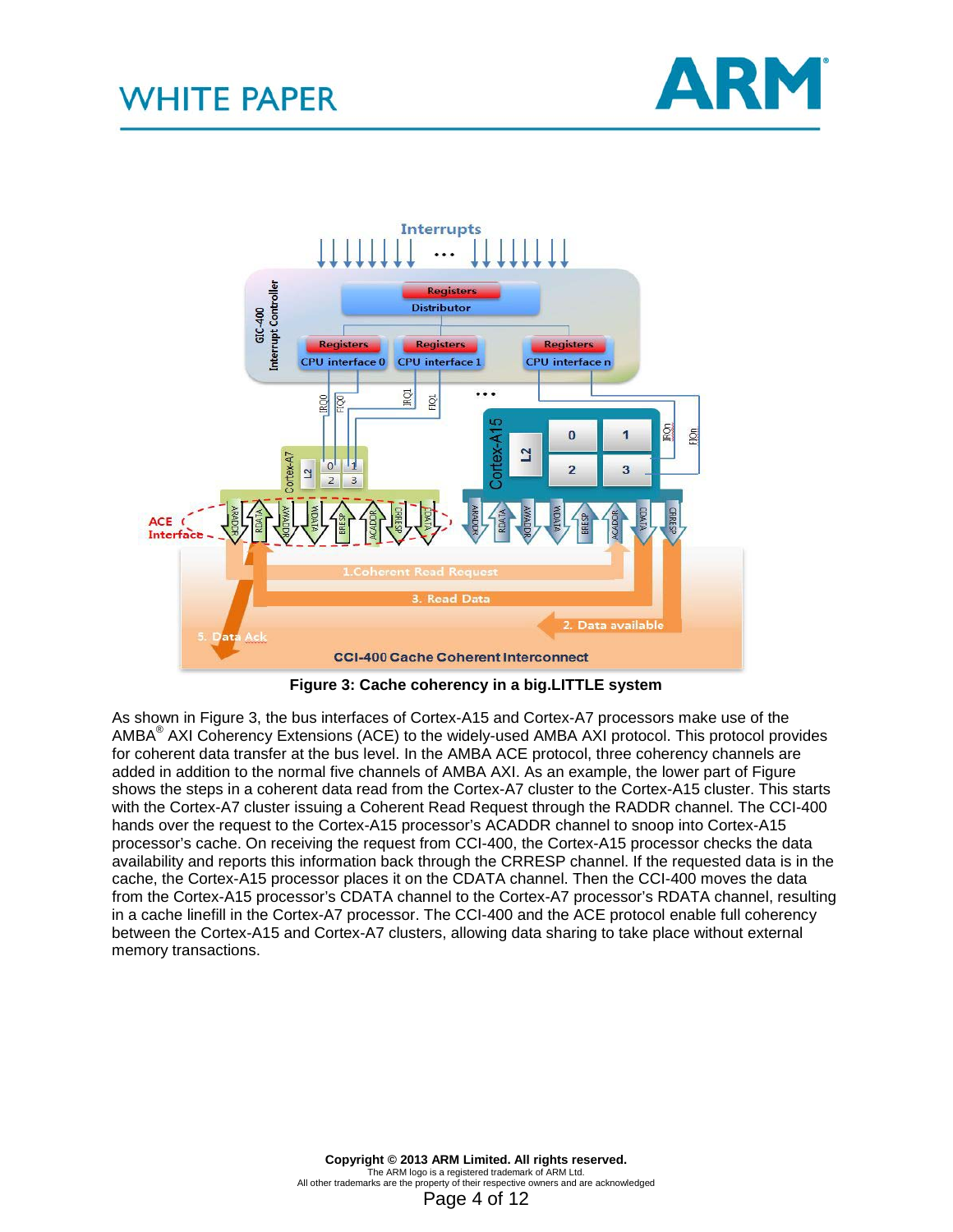

### Software execution models for big.LITTLE

There are two major software models shown below in Figure 4.



**Figure 4 big.LITTLE Software Models**

**CPU Migration:** In this model, each big core is paired with a LITTLE core. Only one core in each pair is active at any one time, with the inactive core being powered down. The active core in the pair is chosen according to current load conditions. Using the example in the figure above, the operating system sees 4 logical processors. Each logical processor can physically be a big or LITTLE processor and this choice is driven by dynamic voltage and frequency scaling (DVFS). This model requires the same number of processors in both the clusters.

The 'In Kernel Switcher' (IKS) solution from Linaro is an example of this model. This is available today from Linaro (http://www.linaro.org/linaro-blog/2013/05/02/the-linaro-iks-code-now-publiclyavailable).

**Global Task Scheduling:** In this model the scheduler is aware of the differences in compute capability capacity between big and LITTLE cores. Using stastistical data and other heuristics, the scheduler tracks the performance requirement for each individual thread, and uses that information to decide which type of processor to use for each thread. Unused processors can be powered off. If all processors in a cluster are off, the cluster itself can be powered off. This model can work on a big.LITTLE system with any number of processors in any cluster. Also, as we shall discuss in detail in later sections, the reaction time of this model to load variations of individual tasks can be much faster than that of the CPU migration model which is a significant advantage.

Through the development of big.LITTLE technology, ARM has evolved the software models starting with various migration models through to Global Task Scheduling (GTS). GTS is a sophisticated, flexible and popular model which shall be the focal point of all future development. This paper focuses exclusively on GTS and ARM's implementation of GTS, known as big.LITTLE MP.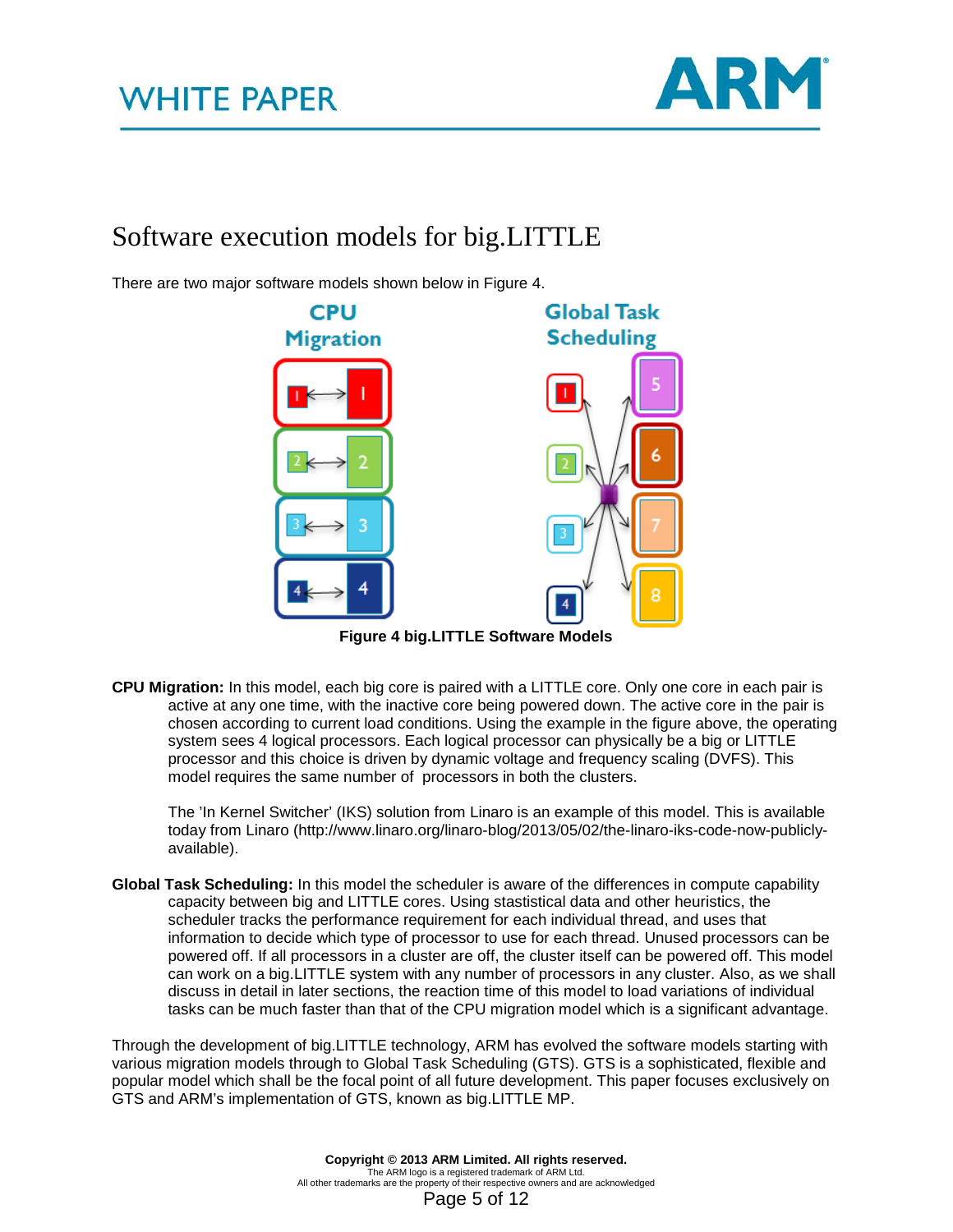

### Global Task Scheduling

In Global Task Scheduling, the OS task scheduler understands the differences in compute capacity between the big and LITTLE processors in the system. The scheduler tracks the compute requirements of each individual thread and the current load state of each processor, and uses this information to determine the optimal balance of threads between big and LITTLE processors. This approach has a number of advantages over CPU Migration:

- 1. The system can have different numbers of big and LITTLE cores.
- 2. Any number of cores may be active at any one time. When peak performance is required the system can deploy all cores. With CPU Migration only half of the cores may be active at any one time.
- 3. It is possible to isolate the big cluster for the exclusive use of intensive threads, whilst light threads run on the LITTLE cluster . With CPU Migration, all the threads in a processor transfer together. This allows heavy compute tasks to complete faster, as there are no additional background threads.
- 4. It is possible to target interrupts individually to big or LITTLE cores. The CPU Migration model assumes all context, including interrupt targetting, migrates between big and LITTLE processors.

The crux of this solution is being able to determine which tasks are intensive and which are light and to track this in real-time. The scheduler does this by tracking the load average of each thread across its running time. The basic idea behinds ARM big.LITTLE MP solution is depicted in [Figure 6](#page-5-0) below. The scheduler tracks the load of each thread, as a historical weighted average ofacross the thread's running time. The calculation is weighted so that recent task activity contributes more strongly than older past activity.



#### **Figure 5: Tracking the load of a task**

<span id="page-5-0"></span>The ARM big.LITTLE MP solution uses the tracked load metric to decide whether and when to allocate a thread to a big or LITTLE core. This is done using two configurable thresholds: the "up migration threshold" and the "down migration threshold". When the tracked load average of thread, which is currently allocated to a LITTLE core, exceeds the up migration threshold, the thread is considered eligible for migration to a big core. Conversely, when the load average of a thread which is currently allocated to a big core drops below the down migration threshold, it is considered eligible for migration to a LITTLE core. In ARM's big.LITTLE MP solution these basic rules govern task migration between big and LITTLE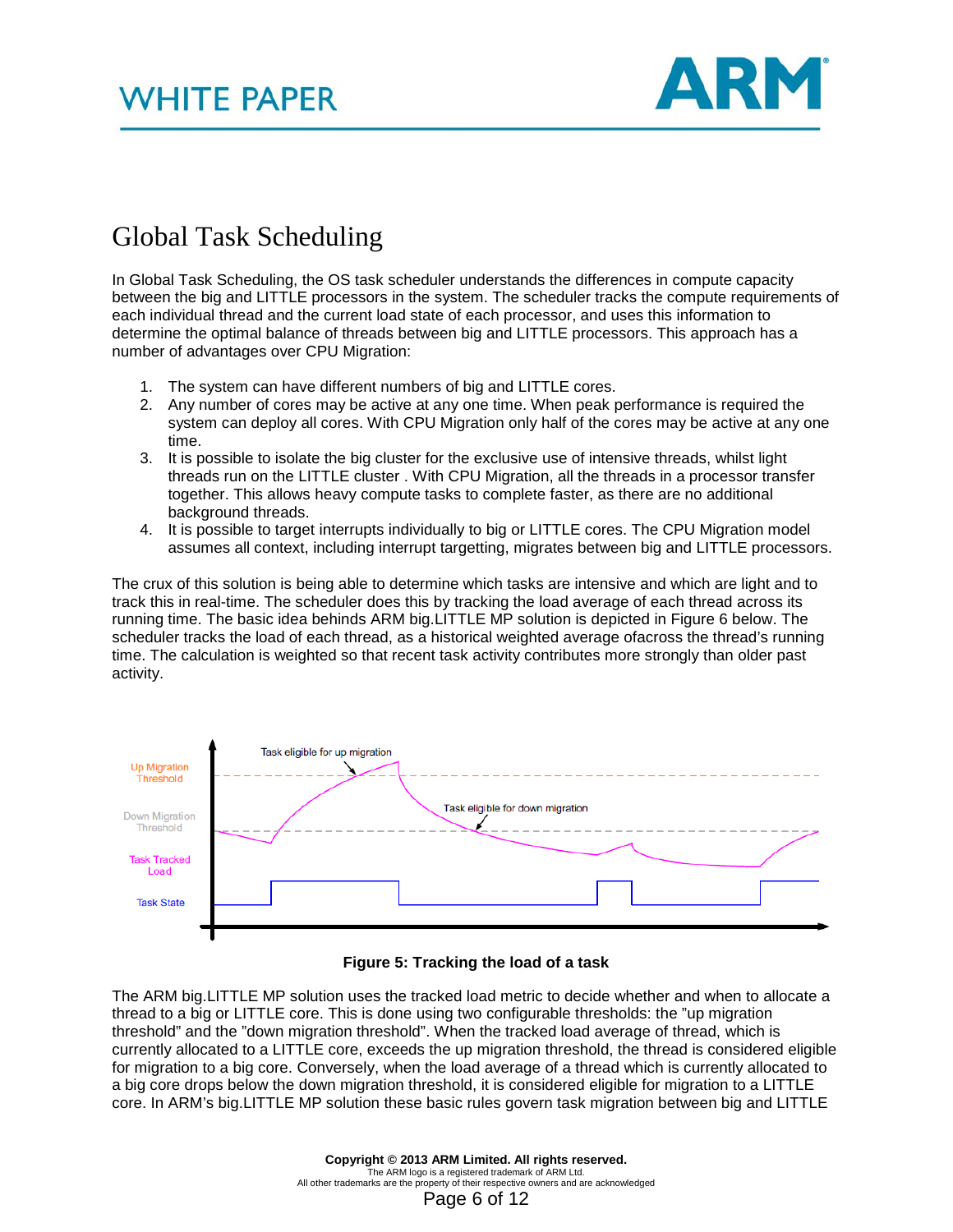

cores. Within the clusters, standard Linux scheduler load balancing applies. This tries to keep the load balanced across all the cores in one cluster.

We refine the model by adjusting the tracked load metric based on the current frequency of a processor. A task that is running when the processor is running at half speed, will accrue tracked load at half the rate that it would if the processor was running at full speed. This allows big.LITTLE MP and DVFS management to work together in harmony.

The ARM big.LITTLE MP solution uses a number of software thread affinity management techniques to determine when to migrate a task between big and LITTLE processors: fork migration, wake migration, forced migration, idle-pull migration and offload migration.

#### **Fork Migration**

Fork migration operates when the fork system call is used to ceate a new software thread. At this point, clearly no historical load information is available – the thread is new. The system defaults to a big core for new threads on the assumption that a "light" thread will quickly migrate down to a LITTLE core as a result of wake migration (see below).

Fork migration benefits demanding tasks without being expensive. Threads that are low intensity and persistent, like Android system services, will only get migarted to the big processors once at creation time, quickly moving to the more suitable LITTLE processors therafter. Threads that are clearly demanding throughout, won't get penalised by being made to launch on the LITTLE core first. Threads that are episodic but tend to require performance on the whole will benefit from being launched on the big core and will continue to run there as needed.



#### **Wake Migration**

**Figure 6: Wake Migration**

<span id="page-6-0"></span>When a task that was previously idle becomes ready to run, the scheduler needs to decide which processor will execute the task. To choose between big and LITTLE cores, the ARM MP solution uses the tracked load history of a task. Generally, the assumption is that the task will resume on the same cluster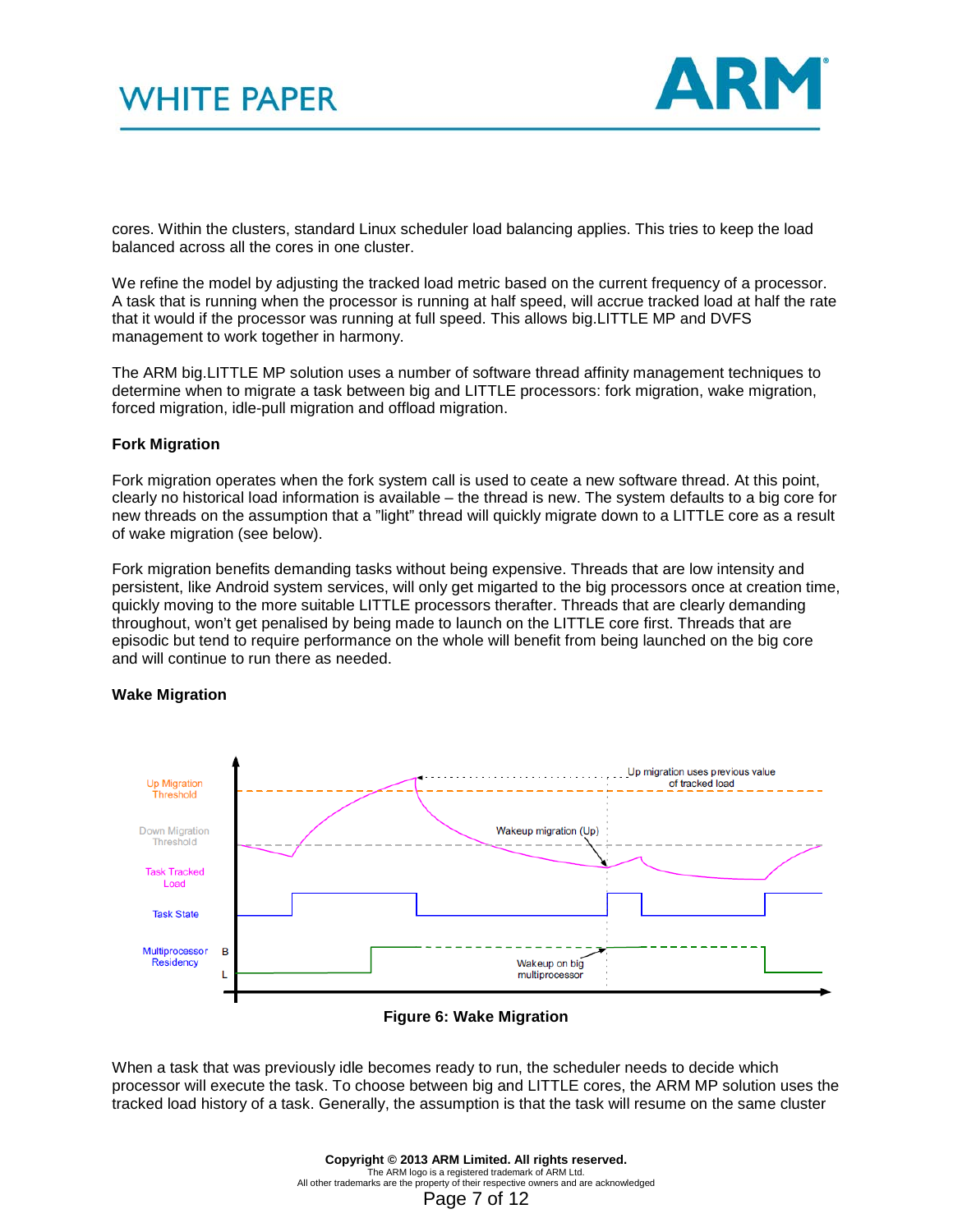

as before. Critically, the load metric does not actually get updated for a task that is sleeping. Therefore, when scheduler checks the load metric of a task at wake up, before choosing a cluster to execute it on, the metric will have the value it had when the task last ran. This depicted above in [Figure 6.](#page-6-0) This property means that tasks that a periodically busy will always tend to wake up on a big core. A task has to actually modify its behaviour, to change cluster.

If a task modifies its behaviour, and the load metric has crossed either of the up or down migration thresholds, the task may be allocated to a different cluster. Rules are defined which ensure that big cores generally only run a single intensive thread and run it to completion, so upward migration only occurs to big cores which are idle. When migrating downwards, this rule does not apply and multiple software threads may be allocated to a little core.

#### **Forced Migration**

Forced migration deals with the problem of long running software threads which do not sleep, or do not sleep very often. Periodically the scheduler checks the current thread running on each LITTLE core. If it's tracked load exceeds the upmigration threshold the task is transfered to a big core. This is depicted in [Figure 7](#page-7-0) below.





#### <span id="page-7-0"></span>**Idle Pull Migration**

Idle Pull Migration is designed to make best use of active big cores. When a big core has no task to run, a check is made on all LITTLE cores to see if a currently running task on a LITTLE core has a higher load metric that the up migration threshold. Such a task can then be immediately migrated to the idle big core. If no suitable task is found, then the big core can be powered down.

This technique ensures that big cores, when the are running, always take the most intensive tasks in a system and run them to completion. Idle-pull migration is very beneficial for performance benchmarks.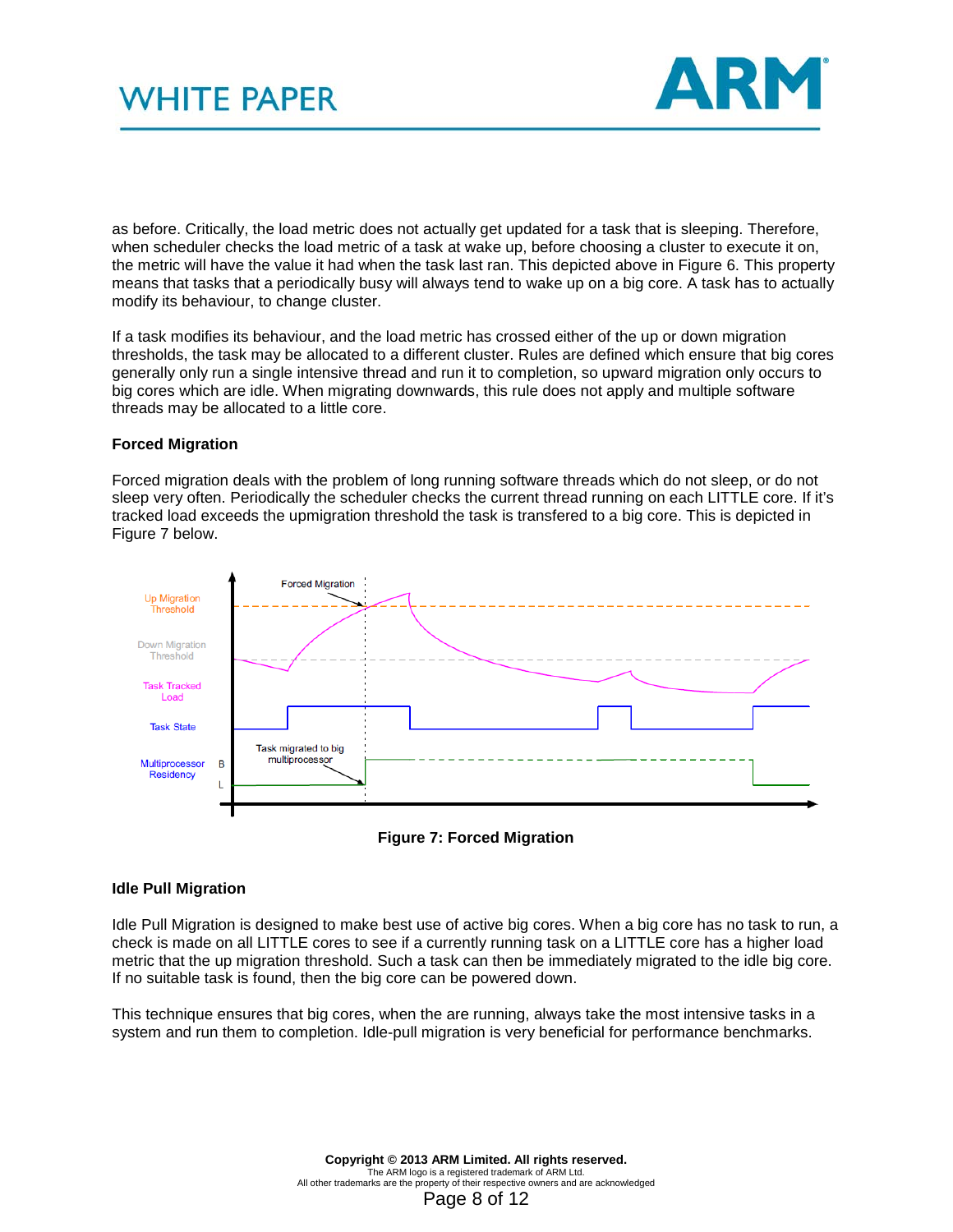

#### **Offload Migration**

The big.LITTLE MP solution requires that normal scheduler load balancing be disabled. The downside of this is that long-running threads can concentrate on the big cores, leaving the LITTLE cores idle and under-utilized. Overal system performance, in this situation, can clearly be improved by utilizing all the cores.

Offload migration works to peridically migrate threads downwards to LITTLE cores to make use of unused compute capacity. Threads which are migrated downwards in this way remain candidates for up migration if they exceed the threshold at the next scheduling opportunity.

Similar to idle-pull migration, offload migration is very beneficial for performance benchmarks.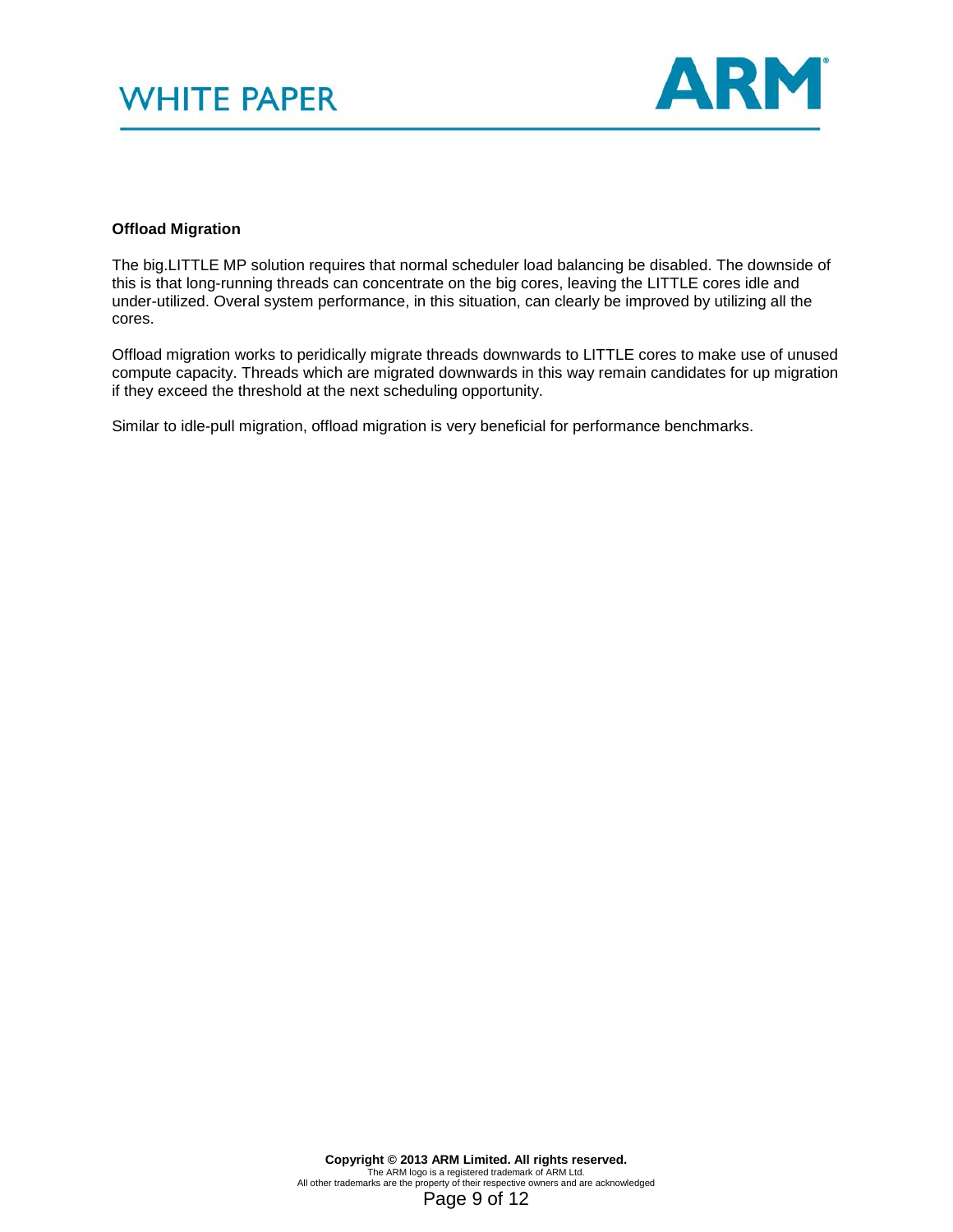

### Results

Figure 8 shows CPU and SoC level power savings for a variety of representative mobile use-cases. When compared to a system composed only of big Cortex-A15 processors, a big.LITTLE system running ARM big.LITTLE MP implementation shows substantial power savings.



#### **Figure 8 big.LITTLE MP Power Savings compared to a Cortex-A15 processor-only based system**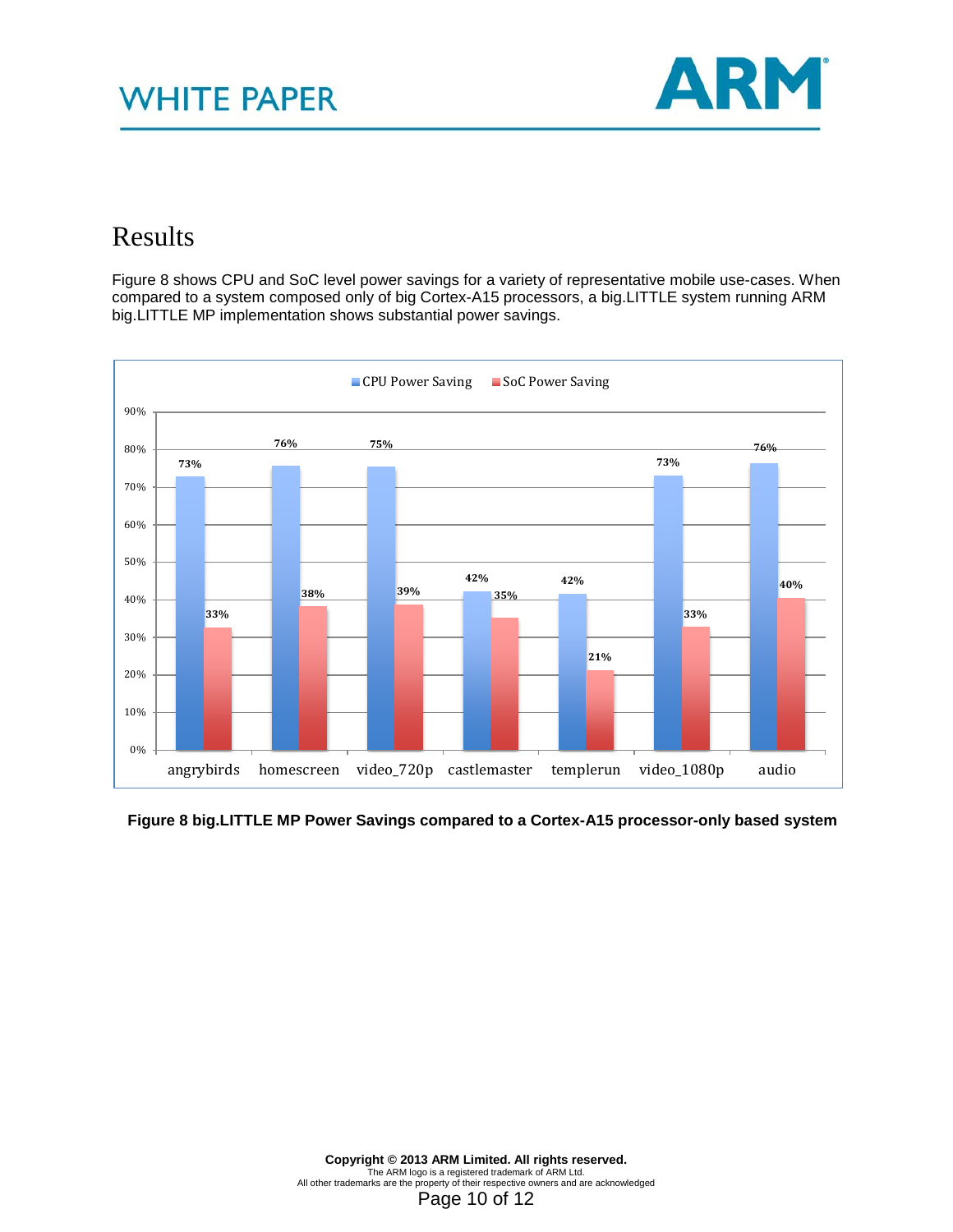



**Figure 9: big.LITTLE MP Benchmark Improvements**

Figure 9 shows how the big.LITTLE MP model benefits benchmarks. The comparison is between a big.LITTLE system composed of four LITTLE processors and four big processors and a system composed of only four big processors.

The software thread affinity management techniques discussed earlier result in substantial performance gains for threaded benchmarks where the number of threads is greater than four. In this situation on the system under test, big.LITTLE MP enables the use of more processors to aid the benchmark. Offload migration helps with spreading the number of compute intensive benchmark threads to the LITTLE processors when the big processors are busy and overloaded. Idle-pull migration results in the best utilisation of the big processors which effectively work as accelerators.

For those benchmarks with fewer threads, using big.LITTLE MP either provides no degradation or a marginal but noticeable improvement. Compared to the test system with only four big processors, the dynamic software thread affinity management will promote better utilisation of the big processors which will not be encumbered with low intensity and frequent running threads (such as system services) or interrrupts.